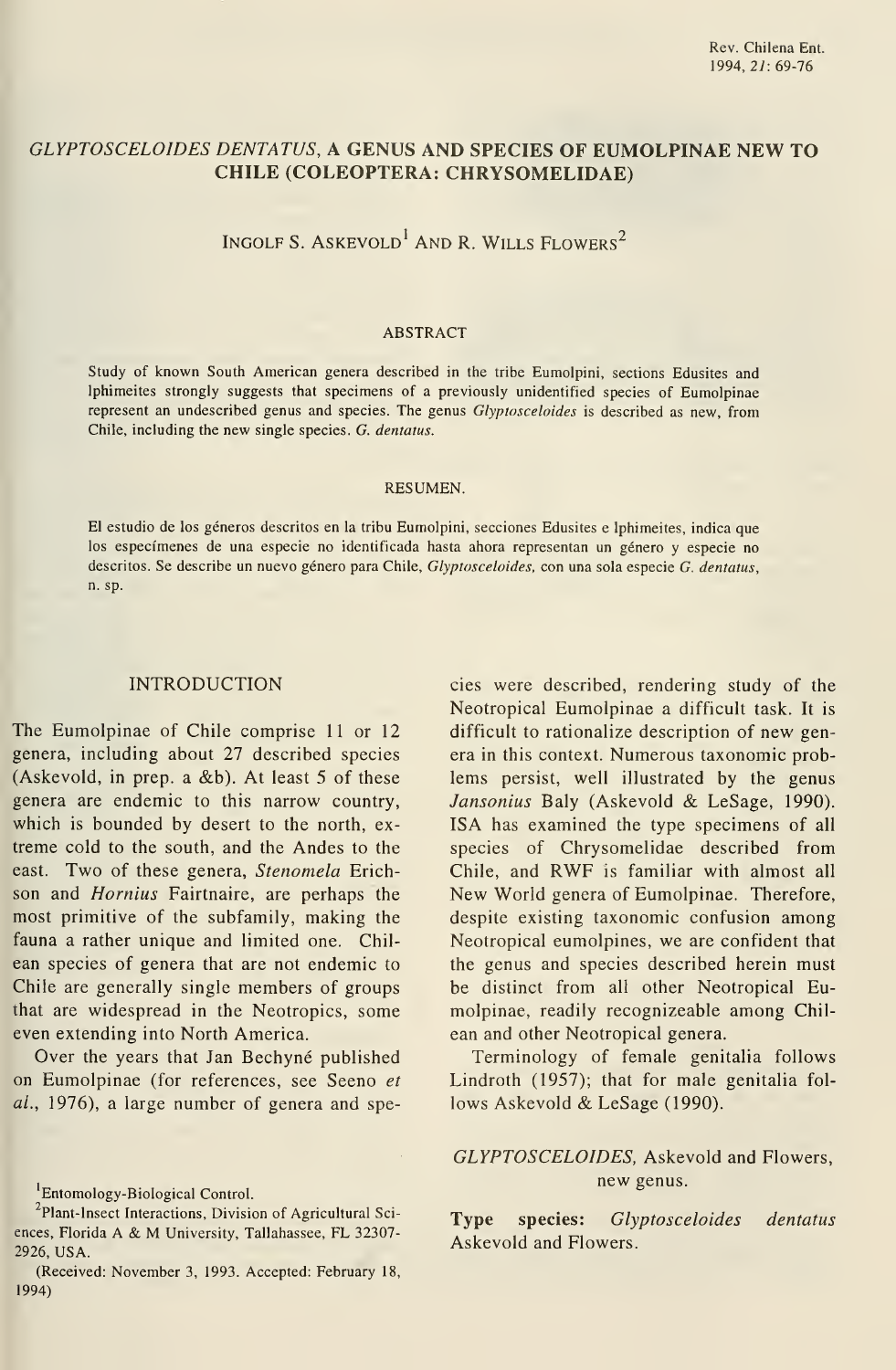

Figures 1-2: Habitus photograps of G. dentatus: (1) dorsal aspect, (2) lateral aspect.

Etymology: the genus is named in reference to the genus Glyptoscelis Dejean, the Chilean species of which, G. pulvinosus (Blanchard), G. dentatus resembles in size, colour and elytral rugosity.

Diagnosis and Description: pygidum with in complete, broad, shallow median furrow, the furrow flat (Fig. 10); profemur with large acute ventral tooth at midlength (Fig. 5); tib iae multicarinate, the carinae prominent but incomplete; tibiae strongly flared at apex; prothorax with distinct ocular lobes, lobes projecting ventrally and forming discontinuity with prosternum (Figs. 3, 6); prothorax, head and mandibles of male enlarged. Because the genus is monobasic, description of G. dentatus provides other specific structural details.

## GLYPTOSCELOIDES DENTATUS Askevold and Flowers, new species. (Figs. 1- 17)

Type specimens: Holotype  $\vec{O}$  (Museo Nacional de Historia Natural, Santiago): "Hungarian Soil-Zool. Exp. CHILE: Prov. Coquimbo, Socos, 12.XI.1965 / Nr. P-B. 113 leg. Mahunka". Of the remaining 142 speci mens examined, listed below, 113 are designated paratypes.

Type Locality: Socos, in the province of Coquimbo.

Etymology: The species is named in reference to the broad profemoral tooth.

## DESCRIPTION:

Length, pronotum and elytra 4.50-6.00 mm  $(\vec{C}\vec{C})$ , 5.00-6.80 mm (99); width at humeri  $2.30 - 3.00$  mm ( $\text{d}\text{d}$ ), 2.80-3.60 mm ( $\text{q}$  $\text{q}$ ).

Body (Fig. 1,2) obovate; head, pronotum, elytra, undérside bronzish, bronzish-black or metallic green; femora and tibiae entirely palé reddish to entirely bronzish-black or metallic green, tarsi dark with metallic sheen, in most specimens individual antennomeres, tar someres, femora and tibiae reddish at extreme base.

Head with labrum apically emarginate, with 4 or 5 subapical setae placed in emargination. Frons and clypeus densely, coarsely punctate, punctures confluent in some specimens to form longitudinal rugae laterally and on vertex; surface between punctures coarsely microreticulate; clypeus emarginate apically, with setae at outer angle of emargination; each puncture of frons with short white prostrate seta. Eyes elongate-oval, weakly emarginate next to antennal insertion.

Antennae with scape irregularly globose; pedicel subglobose, slightly shorter than scape, distinctly shorter than segment 3; seg ments 1-4 reddish brown, remaining segments blue-black, all segments with scattered white setae; 3-6 elongate, slightly wider at apices; 7-10 flattened, asymmetrical and subserrate, dis tinctly wider at apices, 7 and 8 broader than following segments; 11 narrower, spindleshaped, apically conical.

Mouthparts. Maxillary palp with apical seg ment spindle-shaped. Mandibles large, robust (larger in  $\vec{C}\vec{C}$ ), laterally uniformly curved, apical teeth broad, slightly acute, with broad occlusal edge; with outer surface coarsely densely punctate and with long white prostrate setae.

**Prothorax** (Fig. 3,6) subquadrate,  $L/W = 0.62$  $-0.76$  ( $\sigma$  $\sigma$ ), 0.56  $-0.70$  ( $\sigma$  $\sigma$ ); disc medially finely punctate, punctures separated by several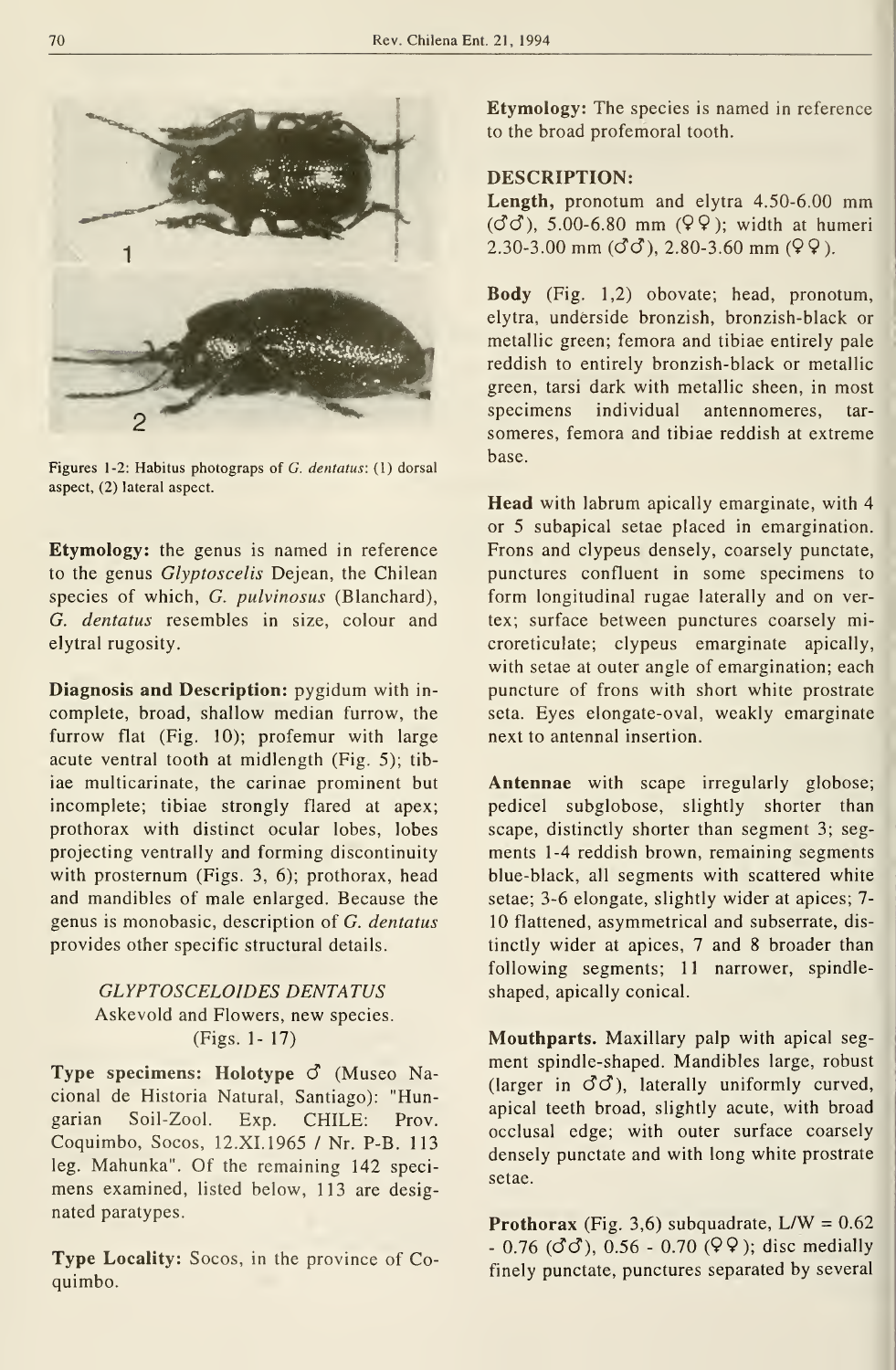

Figures 3-11: Structures of G. dentatus: (3) prosternum (arrow is point of measuring width); (4) claw; (5) left profemur; (6) prothorax of  $\vec{C}$ ; (7) left  $\vec{V}$  mesotarsus; (8) left  $\vec{C}$  mesotarsus; (9) apical two abdominal sternites of  $\vec{C}$ ; (10) pygidium of  $\vec{C}$ ; (11) tegmen of aedeagus. Abbreviations: AD = apical declivity;  $CX_1$  = procoxal cavity; EPM<sub>1</sub> = proepimeron; EPS<sub>1</sub> = proepisternum;  $MF = median$  furrow;  $OL = ocular$  lobe;  $PLD$  prosternal-ocular lobe discontinuity.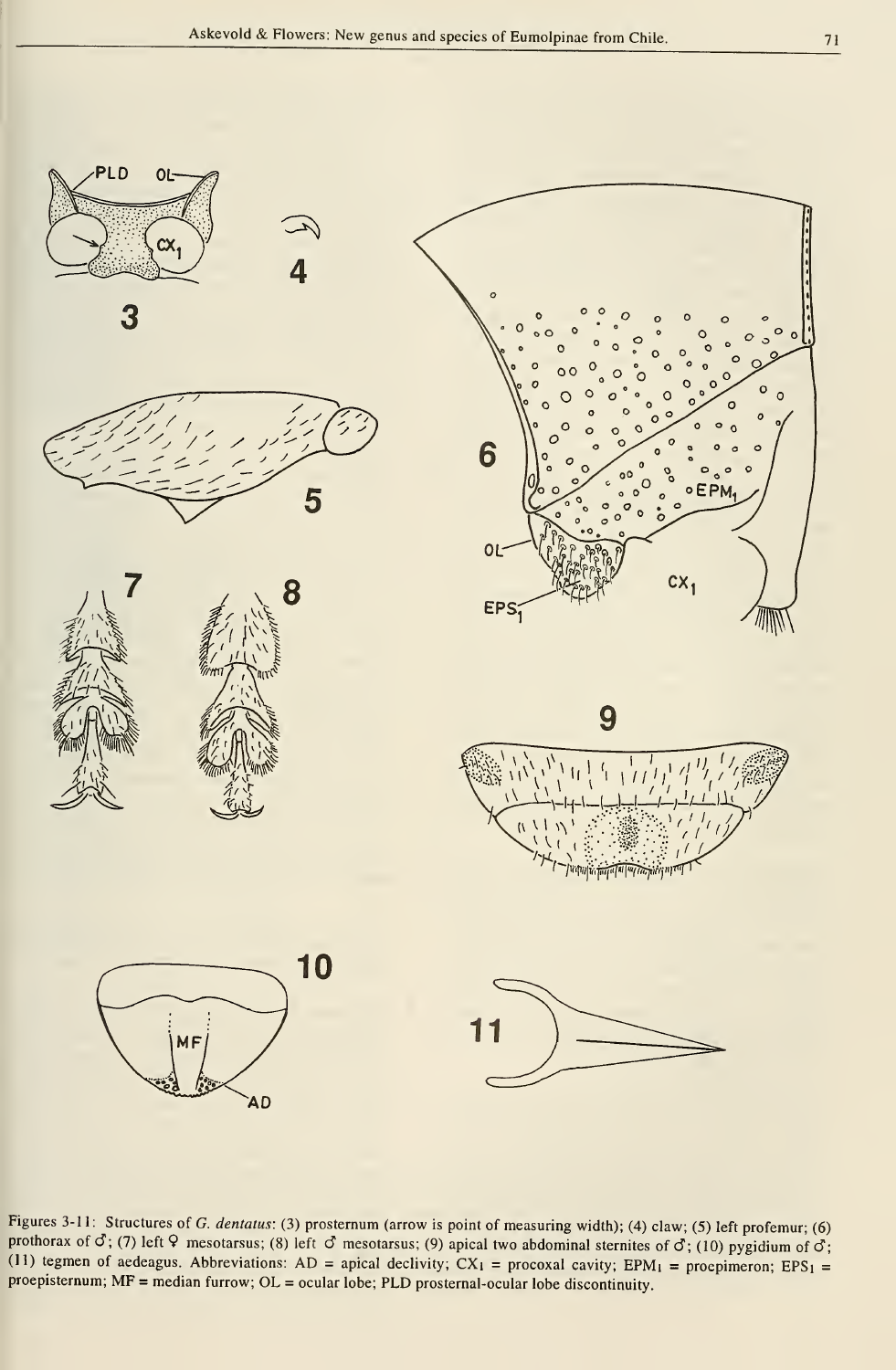times their diameters, laterally with mixture of punctulae and very coarse punctures, separated by approximately their own diameters; surface between punctures coarsely microreticulate to shagreened in some speci mens, especially laterally, disc laterally somewhat swollen, obscuring lateral margin  $(\vec{C}\vec{C})$ , or not swollen  $(\sqrt{2}, \sqrt{2})$ . Lateral margins with distinct uniform bead, evenly curved (dorsal view), directed strongly obliquely downward from posterior to anterior angles; anterior angle directed forward; basal margin with uniformly broad, flattened marginal bead, bead with single row of shallow punctures; each angle with single erect short seta in large puncture, anterolateral seta situated sublaterally on anterior bead. Proepisternum with anterior margin convex, forming ocular lobes, ventrally distinctly raised and discontinuous with anterior margin of prosternum; surface coarsely punctate, each puncture with long seta. Proepimeron glabrous, coarsely punctate, punctures separated by distance greater than their diameter, intervening surface microreticulate to shagreened. Prosternum (Fig. 3) anteriorly recessed for reception of base of head; anterior margin prominently raised as slender high margin, surface markedly excavate behind margin; entire surface with long slender erect setae; broad, 1.10 X diameter of procoxa, widened behind coxae; longer than either mesosternum or metasternum.

Mesosternum flat, broad, slightly narrower than prostemum, width  $= 0.80$  X width of middle coxa, densely and moderately coarsely punctate, with moderately long prostrate white setae. Metasternum short, slightly swollen anterior to hind coxae, only slightly longer than mesosternum; densely and moderately coarsely punctate, with moderately long prostrate white setae.

Legs (Fig. 4,5,7,8) robust, densely punctate and sparsely covered with long prostrate setae, surface alutaceous. Femora strongly swollen in middle, entirely pale reddish brown to entirely infúscate or with only extreme base reddish; profemora with large ventral tooth at mid-length (Fig. 5). Tibiae gradually widening toward apex and strongly expanded in apical

fourth; protibiae somewhat curved, wider in apical half; tibiae multicarinate, slightly to moderately sulcate between carinae, and with long setae arranged linearly in sulci, mesoand metatibiae somewhat flattened on anterior surface. Tarsi densely and uniformly pilose beneath; basal tarsomere of all legs expanded (especially  $\mathcal{O}\mathcal{O}$ ), those of fore- and middle legs (Fig. 8) more strongly so (almost as wide as long) than those on hind legs; second tar somere broadly triangular, with acute apicolateral angles; third tarsomere shorter and narrower than second, deeply bilobed, with lobes rather slender. Claws robust, with broad, basal, slightly acute tooth (Fig. 4).

Elytra coarsely, irregularly punctate on disc; sparsely to densely, coarsely transversely ru góse, especially laterally and at midlength; most punctures separated by distance equal to or slightly greater than their diameters in most specimens; surface between punctures microreticulate, punctures toward apex becoming regular, forming striae; intervals convex to costate, with regular, single row of punctulae, punctulae in apical área bearing very short seta; humeri prominent, rounded; basal calli weakly developed; postbasal depression absent. Sides subparallel, slightly converging; apex conjointly broadly rounded. Basal margin moderately to markedly costate, costa obliterated toward scutellum. Epipleuron nar row, acutely raised, slanting inward, tapering evenly from base to apex, finely setose apically.

Scutellum triangular, base 1.40 X length; with punctures absent to several, fine to coarse.

Abdomen with basal segment slightly longer, remaining segments subequal in length; sur face densely and moderately coarsely punctate, with moderately long prostrate white setae, surface between punctures finely alu taceous or microreticulate. Apical sternum with shallow subapical median depression in both sexes, apical margin shallowly emarginate medially in both sexes; male with median subapical area glabrous, microreticulate, impunctate, reddish brown (Fig. 9); female with similar but smaller median subapical area; 4th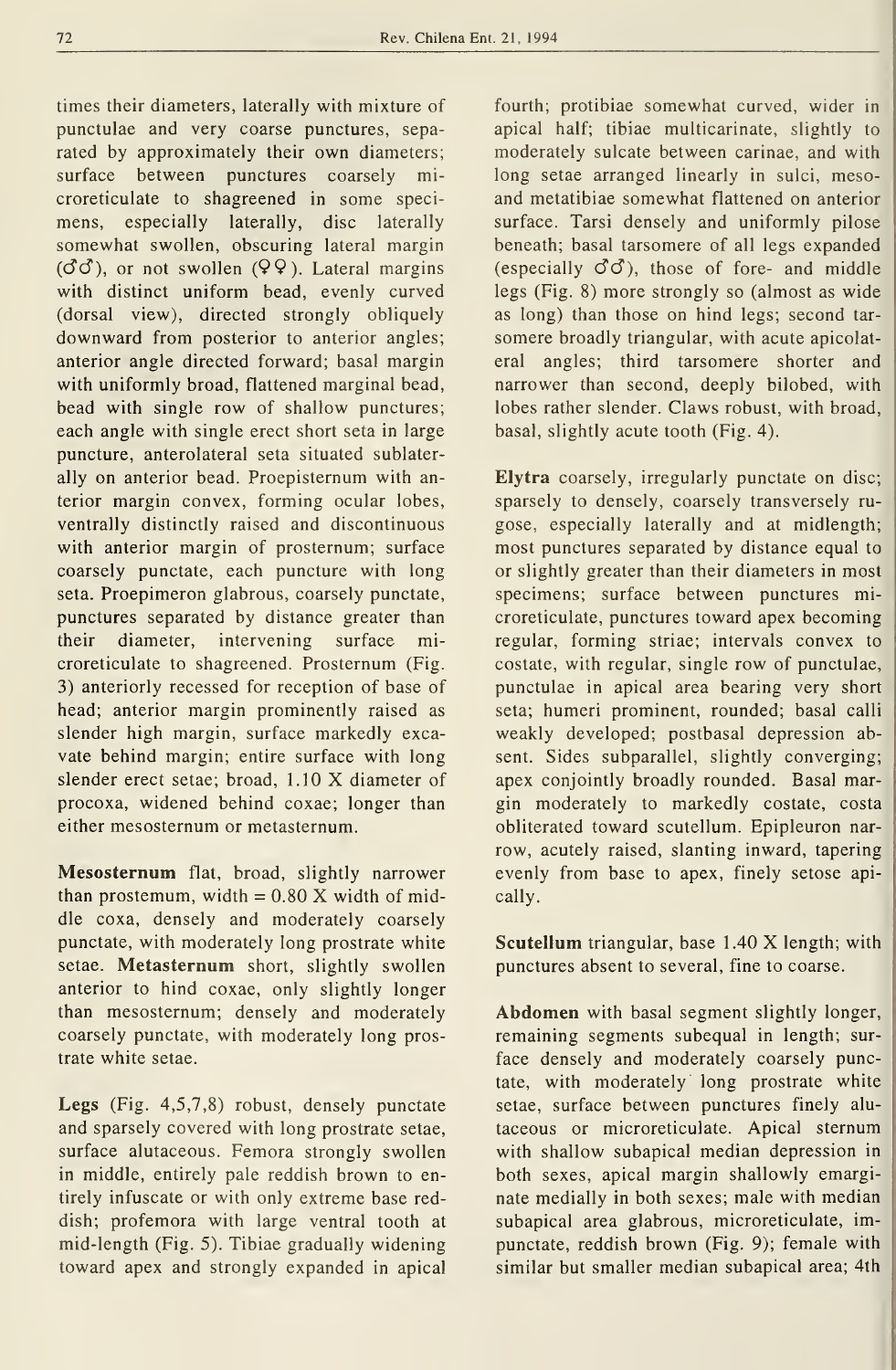

Figures 12-17: Genitalia of G. dentatus: MALE: (12) apical view of median lobe; (13) lateral view of median lobe; (14) internal sac sclerite (dorsal view). FEMALE: (15) ventral aspect of segment VIII, hemisternites and gonocoxae; (16) dorsal aspect of hemisternites and gonocoxae; (17) spermatheca. Abbreviations: ALS apicolateral setae of hemisternites; AM = apicomedian setae of hemisternites; AS apical setae of gonocoxa;  $A8 =$  apodeme of sternum VIII;  $B =$  baculum;  $BH =$  basal hood; BLS = basolateral setae of gonoxa; BMS = basomedian setae of gonocoxa; BS = basal spur; CS = coxostylus; GC = gonocoxae; HS = hemisternites of segment XI; IR = internal lateral rod; OS = orificial sclerite; PP = dorsal portion of hemisternites of segment XI; SBF = subbasal fenestra; SD = spermathecal duct (about half its length illustrated); SG = spermathecal gland;  $SOS =$  suborificial sclerites;  $TG =$  tegmen.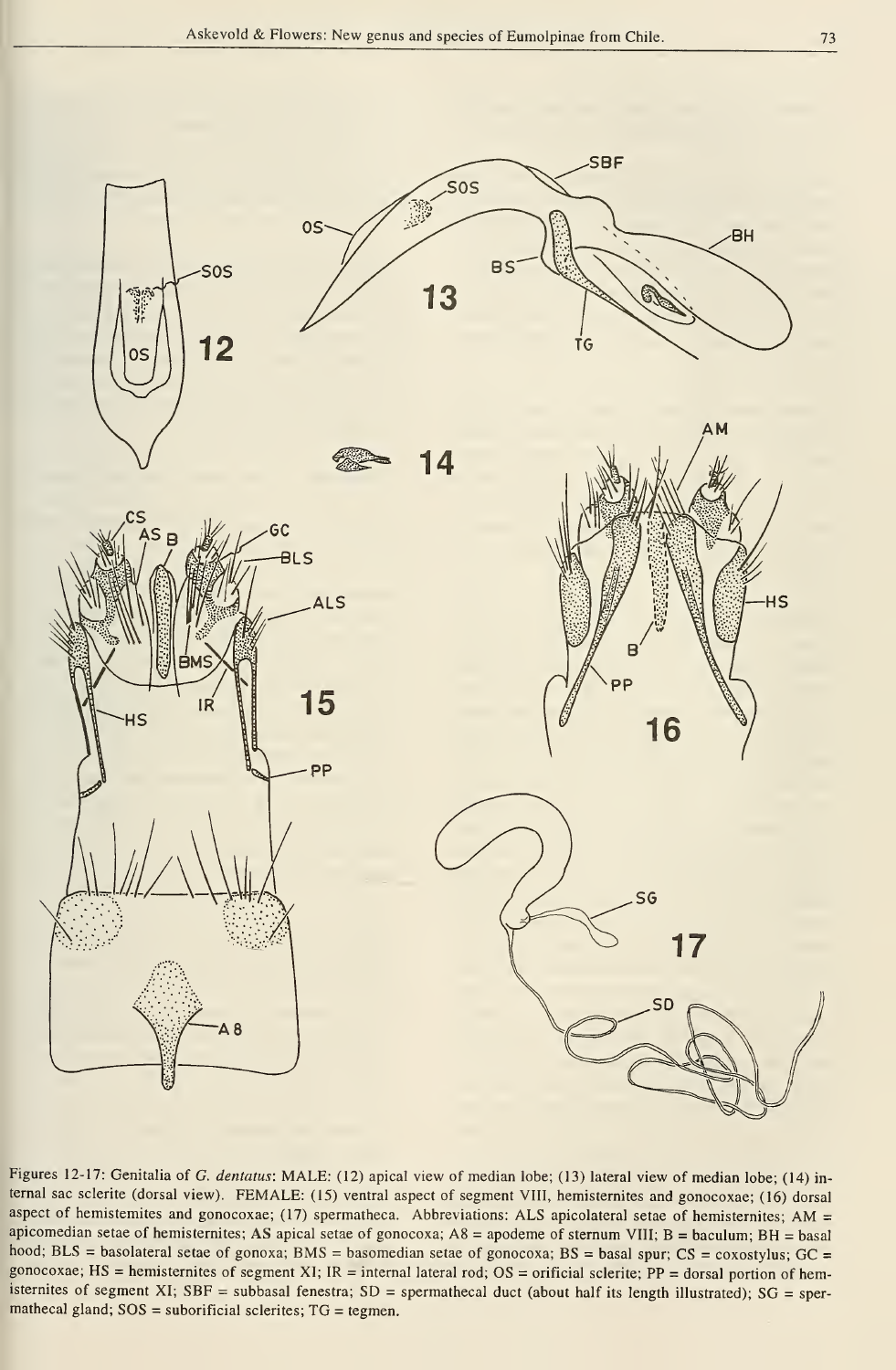segment with broad lateral depression, extending onto 3rd segment in some specimens.

Pygidium (Fig. 10) with longitudinal median groove broad, shallow, flat, becoming obsolete on apical one-fourth; its lateral margin slightly acutely projecting inward; with subbasal bis inuate line, and subapical biarcuate line demarcating slight declivity, apical declivous área coarsely punctate, smooth between punetures; apical margin crenulate; lateral margin carinate.

Sexual dimorphism. Female like male except as follows: head smaller, mandibles smaller and less robust; pronotal disc laterally not so swollen, the lateral margin entirely visible from above; basal tarsomeres of all legs not expanded (as in Fig. 7); apical sternum medially punctate and microreticulate, not so deeply impressed.

Genitalia and associated structures. MALE. (Fig. 11-13) Median lobe (Fig. 13) in general shape typical of Eumolpinae; with long, lightly scierotized basal hood, lacking distinct apodemes; with subbasal fenestra; with prominent basal spurs; tegmen robust, fused along midline (Fig. 11); internal sac with pair of slender suborificial sclerites (Fig. 12) and basal irregularly shaped sclerite complex (Fig. 14; apical when endophallus inflated); flagellum extremely long, rather abruptly thickened at base. FEMALE. (Fig. 15-17) Sternum VIII with short basal apodeme; sternum otherwise only with poorly scierotized apicolateral área; apical margin with numerous sparse ex tremely long setae; hemisternites with cluster of apical setae; paraprocts separated into pair of slender dorsal rods with cluster of apicomedian setae; baculum distinct, apical, almost as long as gonoxa; gonocoxae large, with apical ring of setae, with subapical scierotized cylinder and basolateral unsclerotized área, with cluster of 6-7 basolateral setae, with cluster of 6-7 basomedian setae; coxostyli distinct, with several distinct long setae. In addition to these structures that are normally found in the fe male external genitalia, there is also a pair of very slender, oblique, internal rods (Fig. 15); we do not know with what these are homolo-

gous and merely use the term internal rods for convenience. Spermatheca (Fig. 17) with elongate, transverse meshes; slightly constricted at ramus; spermathecal duct attached basally, very elongate, forming few loose irregular coils (only half illustrated).

Intraspecifíc variatíon. Specimens are metallie green or bronze; legs vary in color from entirely reddish to entirely metallic; punctures of the pronotum vary in size, and the intervening surface various from distinctly microreticulate to coarsely shagreened; punctures of the head vary in density and the extent to which they coalesce to form rugae.

Distribution. Specimens have been examined only from the Coquimbo Region, Chile. No specimens have been found collected outside of Chile.

Material Examined. Chile. Región de Coquimbo: Prov. Elqui: Depto. Ovalle, Tres Cruces EP Reed (CAS 3), 4-XII-37 EP Reed (CAS 1); Cuesta S. Cruz [may be Santa Cruz mineral, near Tres Cruces] 1938 Reed (USNM 2; CAS 2); La Serena l.Nov.l957 LE Peña (CMNH 1); Coquimbo XI-61 (OHIO 2; ISAC 1); Vicuña 15.X.1983 L. Peña (ISAC 1), no date Reed leg. (USNM 4); S[an]. Isidro (CHIL 1); Dept. La Serena, Las Cardas Sept. Nov.1947 EP Reed (CAS 1), <sup>3</sup> December 1949 EP Reed (CAS 12). Prov. Limarí: Tr[anque]. Recoleta, R. Hurtado 2.Nov. 1957 LE Peña (CMNH 1; ISAC 1); Socos 12.X1. <sup>1965</sup> Mahunka P-B Nr. <sup>1</sup> <sup>13</sup> (ISAC 6; RWF 4; TMB 54; CHIL 3); Rio Guatulame 13-XI-1961 LE Peña (BMNH 1); Manquehua, Majada Blanca 1.64 (OHIO 5; ISAC 2; SMC 1); San P. de Quille, S.W. Punitaqui 15.Nov.l961 LE Peña (CMNH 2; ISAC 1). Prov. not determined: Incienso [=Flourensia thurifera] El Pepe 7-XI-44 (CHIL 1; CAS 1);

### Additíonal specimens found in press, not seen by authors:

Prov. Elqui: Totoralillo 14.X.91 E Arias (CHIL 1); Las Cardas, 40 km S la Serena 4. XI. 52 R Wagenknecht, sobre Flourensia thurifera ("incienso" (CHIL 22); 746 [handwritten Philippi label], 1089 Myochrous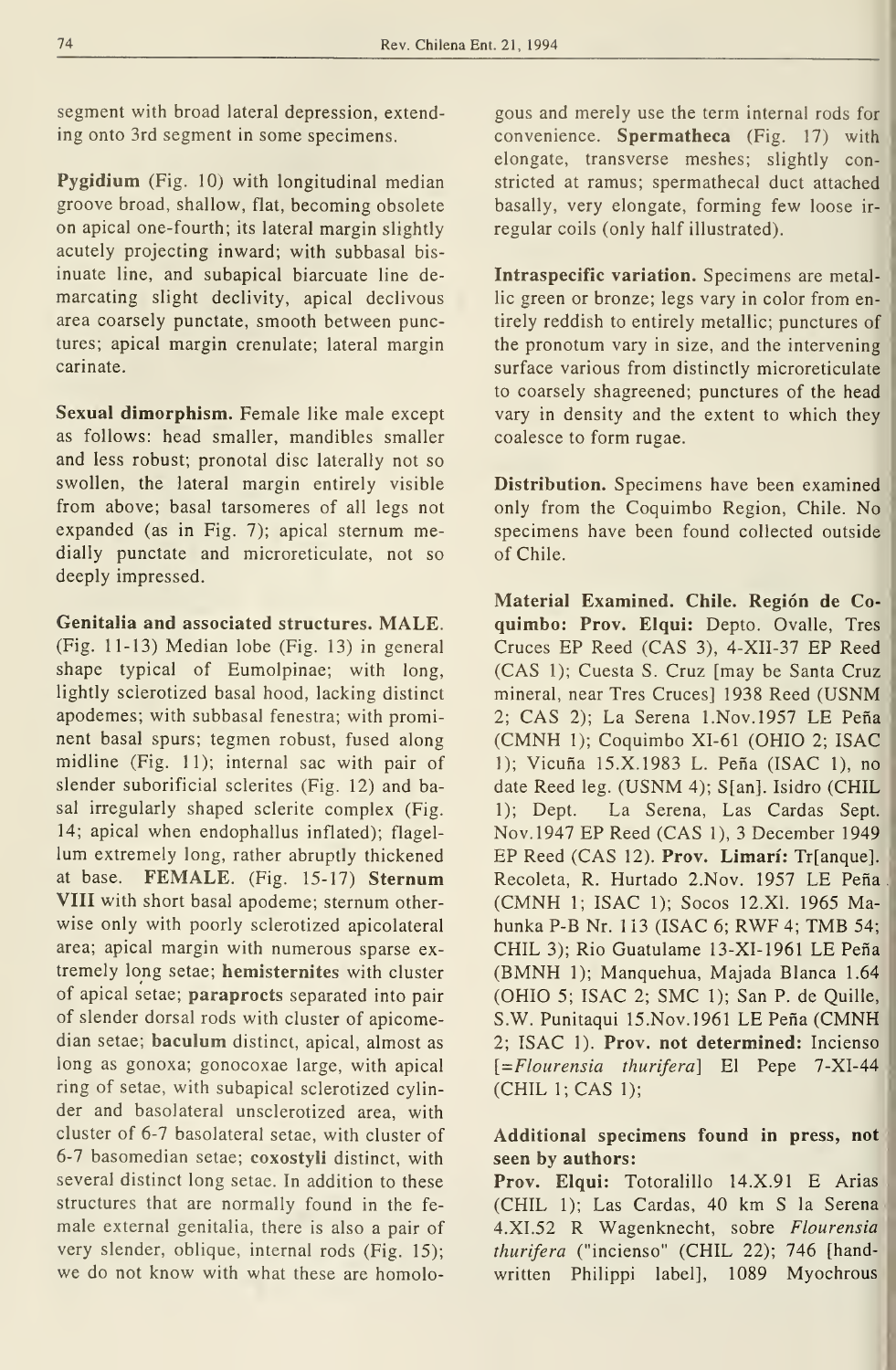flourensiae / Ph. 1209. Coq[uimbo]. [handwritten Philippi label] (CHIL 3). Prov. Liman': Socos 9.XI.91 T Fichet (CHIL 1); El Divisadero (E Punitaqui) 23.XI.1971 G Rojas (CHIL 1). Prov. Choapa: Conchalí (N Los Vilos) 22.VIII.1984 G. Carrasco (CHIL 1).

### Comparison with other genera.

Glyptosceloides was compared with various other Neotropical genera of Eumolpinae. Eurysarcus Lefévre, Vianeta Bechyné and Prionodera Chevrolat bear considerable re semblance, but are evidently not congeneric. Few genera of Neotropical eumolpines have both enlarged mandibles and toothed pro femora, therefore Glyptosceloides is unlikely to be confused with other genera.

Argoa. Argoa species compared were A. rugulosa Lefévre and A. tibialis Chapuis. Of all Neotropical eumolpine genera known to us, Glyptosceloides appears most closely related to Argoa, with which it shares the following characters: 1) toothed profemora; 2) lateral ru gosities on elytra; 3) incomplete median groove on pygidium; 4) sexual dimorphism in enlargement of hind basitarsus; 5) sexual di morphism in shape of pronotum. Glyptosceloides can be distinguished from Argoa by the following combination of characters: 1) body shape obovate (oval in Argoa); 2) mandibles of males much larger than those of fe males (no sexual dimorphism in mandibles of Argoa); 3) apical half of antennae subserrate (submoniliform in Argoa).

**Eurysarcus**. Four species were compared with G. dentatus: E. abiroides Lefévre, E. dejeani Lefèvre, E.foveicollis Lefèvre and E. rufinus Lefévre. They are similar to, in shape of the pronotum; proepisterna forming ocular lobes; markedly broadened basal pro- and mesotar somere of males; enlarged mandibles of males; and broad and flat basal pronotal margin. They differ from Glyptosceloides in lack of profemoral tooth; pygidial furrow deeper and complete to the apical margin; elytra not to hardly transversely rugose, with indistinct to quite well developed costae laterally and on declivity; tibiae enlarging apically but not so markedly costate; basal pronotal margin not punctate, surface laterally not shagreened between punctures; and larger in size.

Vianeta. Four species were compared with G. dentatus: V. varians Bechyné, V. argentinensis Bechyné, V. uberaba Bechyné and V. podoxenus Bechyné. They are similar to in the toothed profemur; proepisterna forming ocular lobes; raised anterior prosternal margin; and transversely rugose elytra. Vianeta differs in the complete and uniformly deep pygidial fur row; legs rufous in most specimens, basal tar someres not so expanded in males; mandibles not enlarged in males; tibiae not carinate nor sulcate nor widening toward the apex; profemur not so robust; and more elongate, slender body shape.

Prionodera. Four species were compared with G. dentatus: P. bicolor (Olivier), P. lutea Erichson, P. kirschi (Lefèvre) and P. marshalli Lefèvre. This genus shares with  $Glyp$ tosceloides the toothed profemur and raised anterior margin of the prosternum. Prionodera differs in the complete lack of median furrow of pygidium; proepisterna not forming ocular lobes; pronotum, head and mandibles not enlarged in males; basal tarsomere only weakly expanded in males, distinctly longer than wide; and larger size and more elongate body shape.

Among Chilean eumolpine genera, only Dictyneis Baly (of authors) has toothed femora; however, this genus belongs to the Myochroites and is distinct in pygidial shape, toothed lateral pronotal margin, vestiture (scales) of the prothorax and elytra, tuberculate elytra and all femora toothed. Like Glyptoyceloides dentatus, one species of Glyptoscelis in Chile has similarly trans versely rugose elytra; Glyptoscelis species, however, have scales and setae covering the entire beetle, lack 'the femoral tooth, and a less well developed (to almost absent) pygidial fur row.

# Placement of Glyptosceloides within Eumolpinae.

Reid (1993:61) noted that "at present it is impossible to define any suprageneric group of the Eumolpinae to include all of its currently